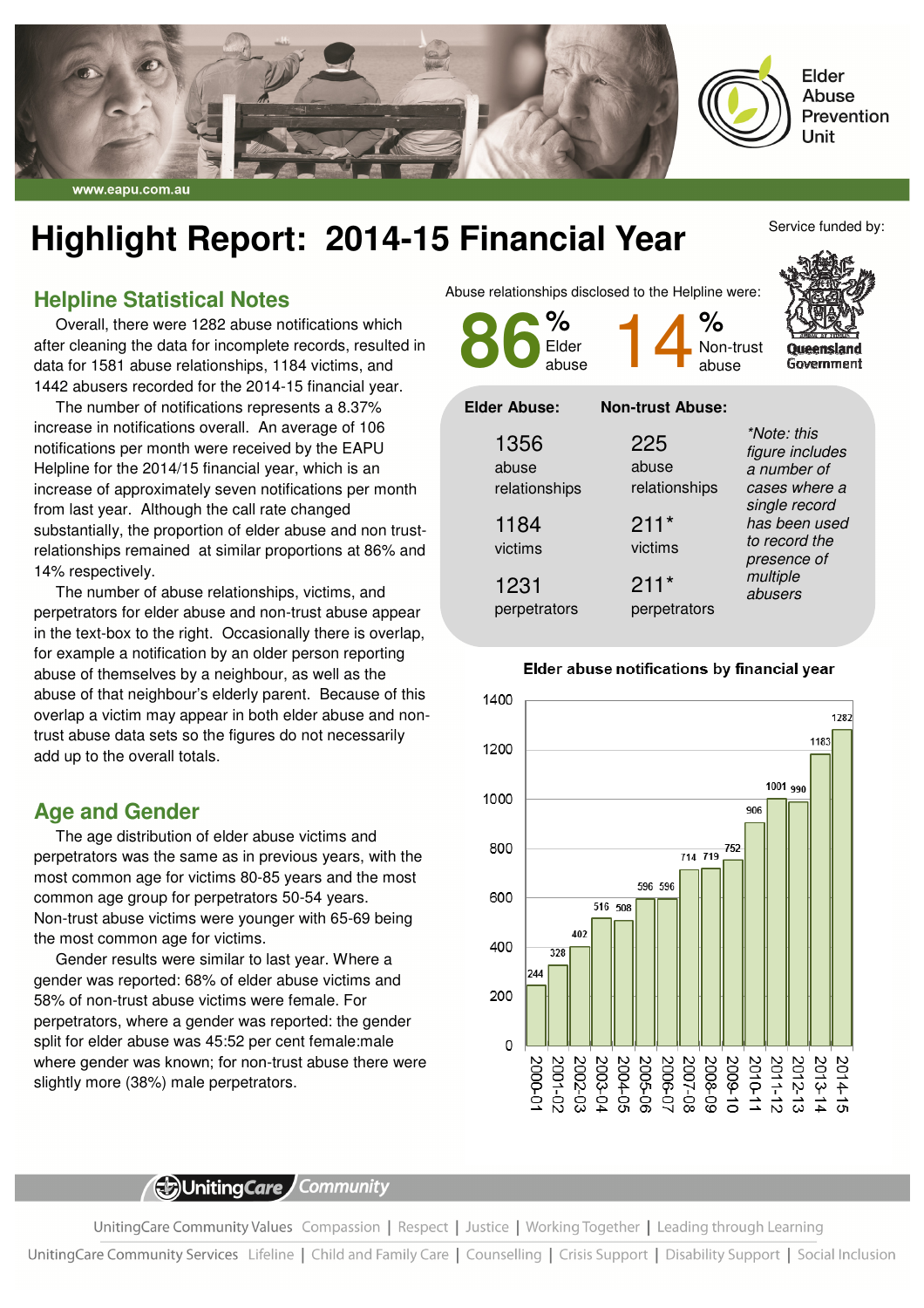

**Primary abuse type by gender as victim or perpetrator relationships— 1/7/2014—30/6/2015** 

# **Abuse Type**

Primary abuse type data for the 2014/15 financial year is almost identical to that of 2013/14. Financial abuse was the most reported primary abuse type, followed closely by psychological

abuse. Neglect and physical abuse account for a similar proportion of primary abuse and social and sexual abuse are not often recorded as a primary abuse type. Notably, the increase in primary abuse types of financial and physical abuse seen in 2013/14 has been maintained. It is important to note that abuse cases usually involve more than one kind of abuse and that the designation of a particular form of abuse as the primary abuse type is quite subjective, depending on what the caller presents as the primary issue. The combined data provides a more accurate picture of the incidence of different abuse types among Helpline notifications.

# **Relationship Types**

For elder abuse relationships, sons and daughters were about equal as perpetrators, accounting for 74% of all elder abuse relationships combined. For non-trust relationships, 35% were neighbour relationships, with worker misconduct or systemic abuse accounting for 22%. This year there were a large number of non-specified non-trust relationships. This may be related to an increase in call volume and specific non-trust situations are not mandatory fields; as well as a final step in data entry process, consequently they easily missed if a data entry is interrupted by a new incoming call.